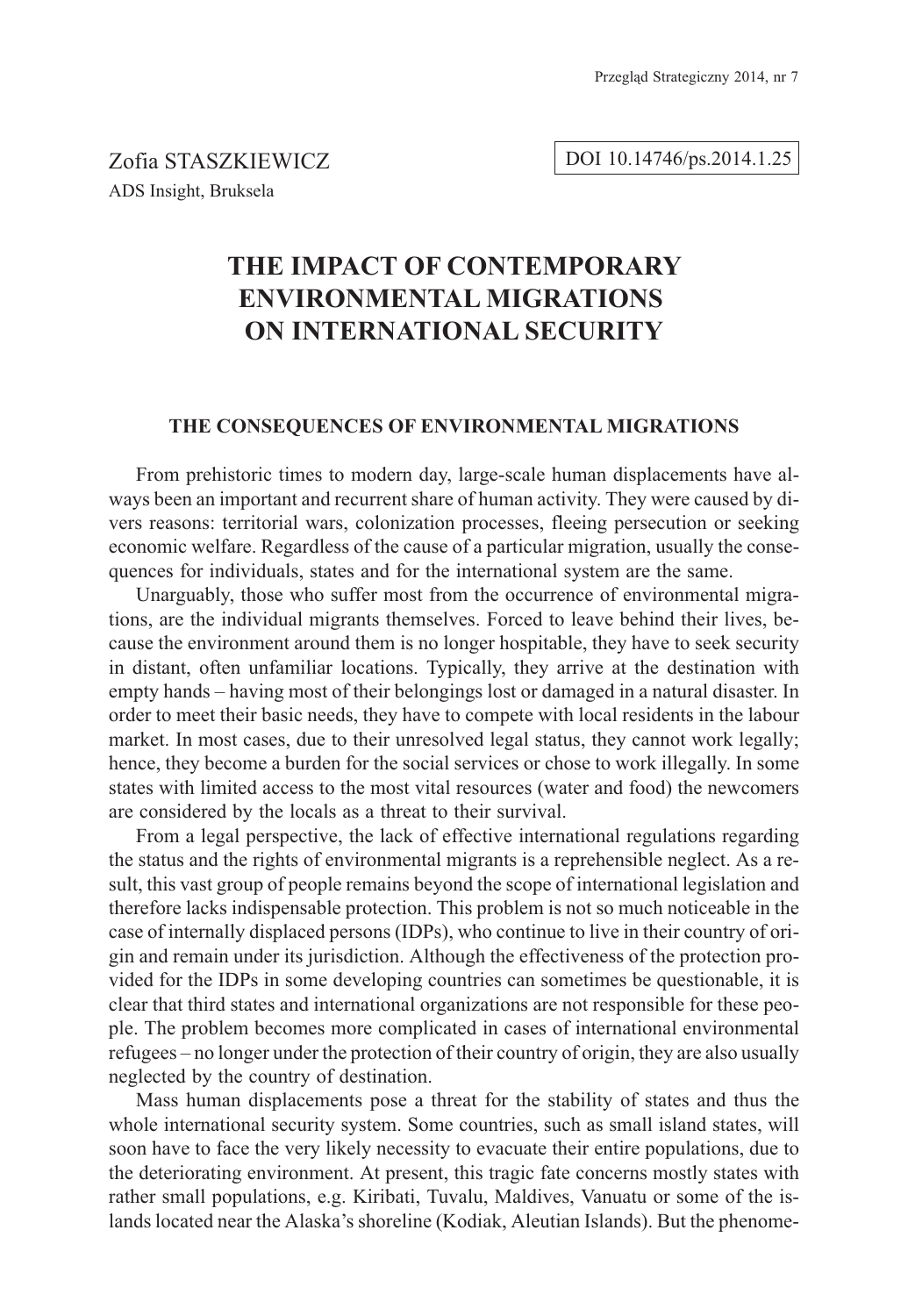non is also starting to affect some densely populated countries, such as Bangladesh, with 75% of its land regularly affected by floods. Moreover, the issue is pressing, as it can suddenly be aggravated by additional unforeseeable natural disasters, such as volcanic eruptions, tsunamis or earthquakes (Kelman, 2008).

### **CONSEQUENCES FOR INDIVIDUALS: MIGRANTS OR REFUGEES?**

Unarguably, the international community has a moral obligation to provide help and assistance to those forced to migrate due to the deterioration of environment. Global warming and the resulting climate change in all continents are unstoppable; therefore the need to find a new home for all environmental migrants is just a question of time. For political, legal and social reasons, it is extremely important to regulate the status of the eco-migrants and provide them with the legal protection and legal frames for their functioning in the new reality. First and foremost, it is necessary to find a universally accepted name and an appropriate definition of the phenomenon. Sadly, despite the alarming scale of climate migrations and the awareness of the potential effects they might have on security, the international community has not yet come to a consensus regarding the formulation of basic terms and definitions. In press releases and academic publications treating this problem, different terms are used with regard to the affected people: environmental migrant, forced environmental migrant, climate refugee, climate change refugee, environmentally displaced person, disaster refugee, eco-refugee or ecologically displaced person. Some believe that these terms are not appropriate, and in order to better grasp the essence of the problem they come up with completely new categories, e.g. climigrant. The choice of one specific term is extremely consequential, as it will entail a certain treatment under the international law and under national legal systems.

Historically, several attempts have been made to define the concept of environmental migrants. The first formal definition of the term is often credited to Essam El-Hinnawi, who in a paper written for the *United Nations Environment Programme* in 1985 described the environmental migrants as: "people who have been forced to leave their traditional habitat, temporarily or permanently, because of a marked environmental disruption that has jeopardised their existence and/or seriously affected the quality of their life." This definition clearly explains the essence of the problem, however, regrettably, it does not raise the issue of cross-border movements (Myers, Kent, 1995).

Another attempt to define the environmental migrants was made in 1988, by Jodi Jacobson of the *Worldwatch Institute*. She divided the affected in three groups: "1) those people temporarily displaced due to local environmental disruption; 2) those who migrate because environmental degradation has undermined their livelihood or poses unacceptable risks to health; 3) those who resettle because land degradation has resulted in desertification or because of other permanent changes in habitat" (Myers, Kent, 1995). Sadly, this definition lacks several important elements. It does not mention the possibility of cross-border migration, does not refer to the time frames of the migration and finally, it lacks to mention the forced, compulsory character of this migration.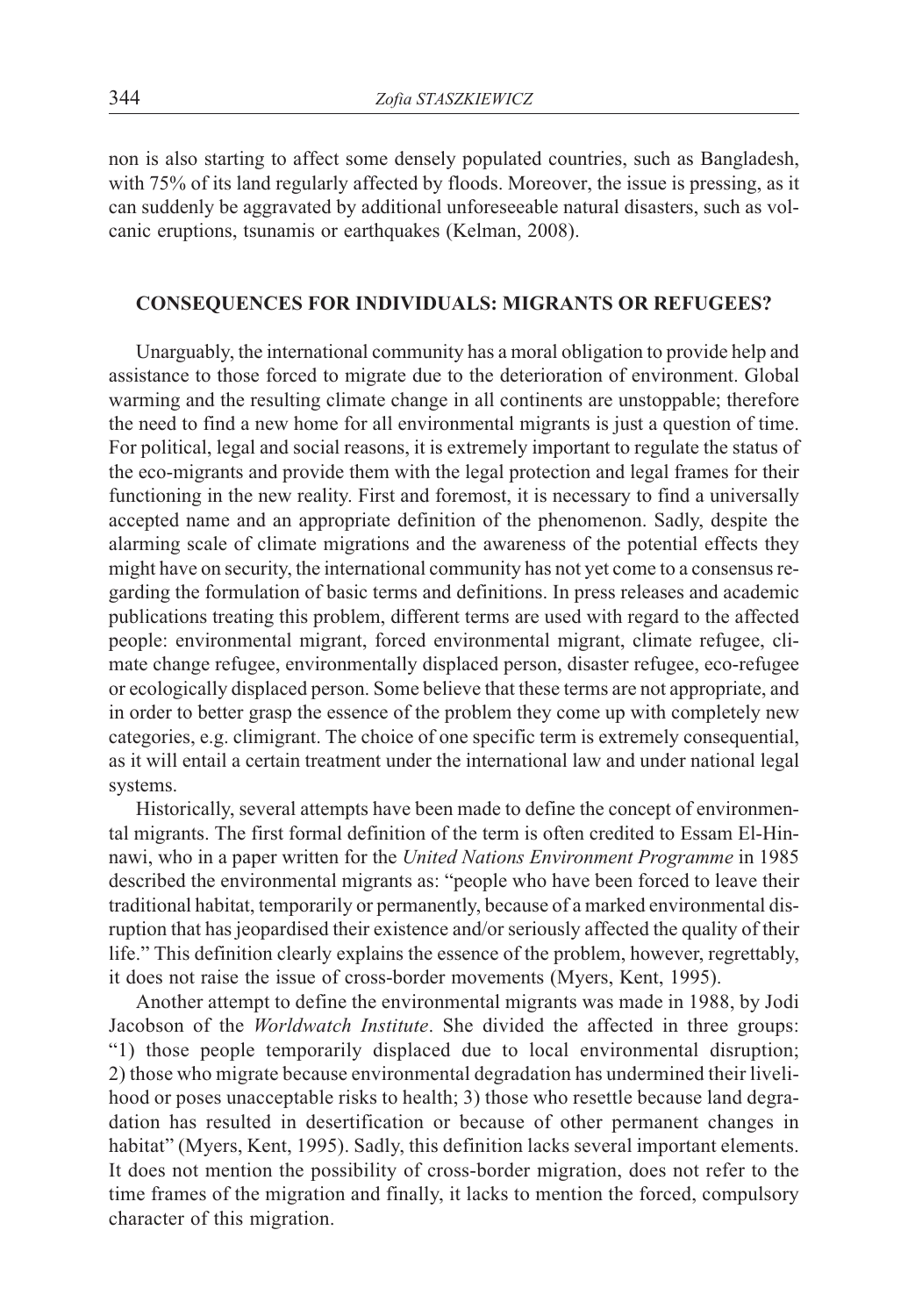Another definition often referred to is the one proposed in 1993 by Norman Myers of Oxford University: environmental migrants are "people who can no longer gain a secure livelihood in their homelands because of drought, soil erosion, desertification or other environmental problems, and hence are obliged to move elsewhere, however hazardous the effort" (Myers, Kent, 1995).

These exemplary definitions show how divergent the thinking about climate migration can be. Although each of them emphasizes a different aspect of the phenomenon, all can be considered as correct. However, none of them seem complete and comprehensive. Undoubtedly a relatively little interest in the topic was an additional obstacle in the way to create a universally accepted definition. While paying a lot of attention to the improvement of the situation of political refugees, the international community completely neglected those struck by environmental disasters. This has only changed over the past 10 years, when it became clear that with time the problem will only grow in size and efforts must be made in order to find viable solutions.

Currently, the two most widespread terms used with regard to those affected by the phenomenon of environmental migrations are *migrant* and *refugee*. Each of these terms entails a different set of important legal and social consequences, so it is advisable to use them consciously and deliberately. Regarding the formulation of a working definition, the *International Organization for Migration* (IOM) has proposed the following: "environmental migrants are persons or groups of persons who, for compelling reasons of sudden or progressive changes in the environment that adversely affect their lives or living conditions, are obliged to leave their habitual homes, or choose to do so, either temporarily or permanently, and who move either within their country or abroad" (IOM Discussion Note). Announced for the first time in 2007 during the  $94<sup>th</sup>$  session of the Council of the IOM, this definition seems quite comprehensive, as it refers to people migrating due to natural disasters, as well as, those migrating due to the gradually deteriorating climate (Brown, 2008). Moreover, it embraces both permanent and temporary migration of either national or international reach. The authors of this definition made it clear that their goal was not to ignore other – social, political or economic – causes of migration, but to emphasize the environmental aspect, which has so far been neglected. Bridging this gap should be the first priority, as most classical theories on migration tend to disregard the environment as a driver of migration. They also underlined the intentional use of the term *migrants* instead of *refugees*. The latter has a legal definition, providing a list of circumstances, in which a person can be granted refugee status, environmentally induced threat being excluded from that list. The alternating use of the two names has recently been criticized, as each of them entails quite a different set of legal consequences, as well as, either positive or negative sensations.

Undoubtedly, one important reason standing behind the use of the term *refugee* is its stereotyped positive understanding. This word is normally associated with a person considered as an undeserved victim of persecution in his country of origin. The need to provide refugees legal and factual protection has never been contested. Meanwhile, the term *migrant* (and *immigrant* even more so) has a pejorative repercussion, resulting from the reluctance of many societies towards inflow of foreigners. Immigrants face language and cultural barriers, as well as, legal obstacles to their living and working in a foreign country. In many cities, where the assimilation of immigrants is inhibited, na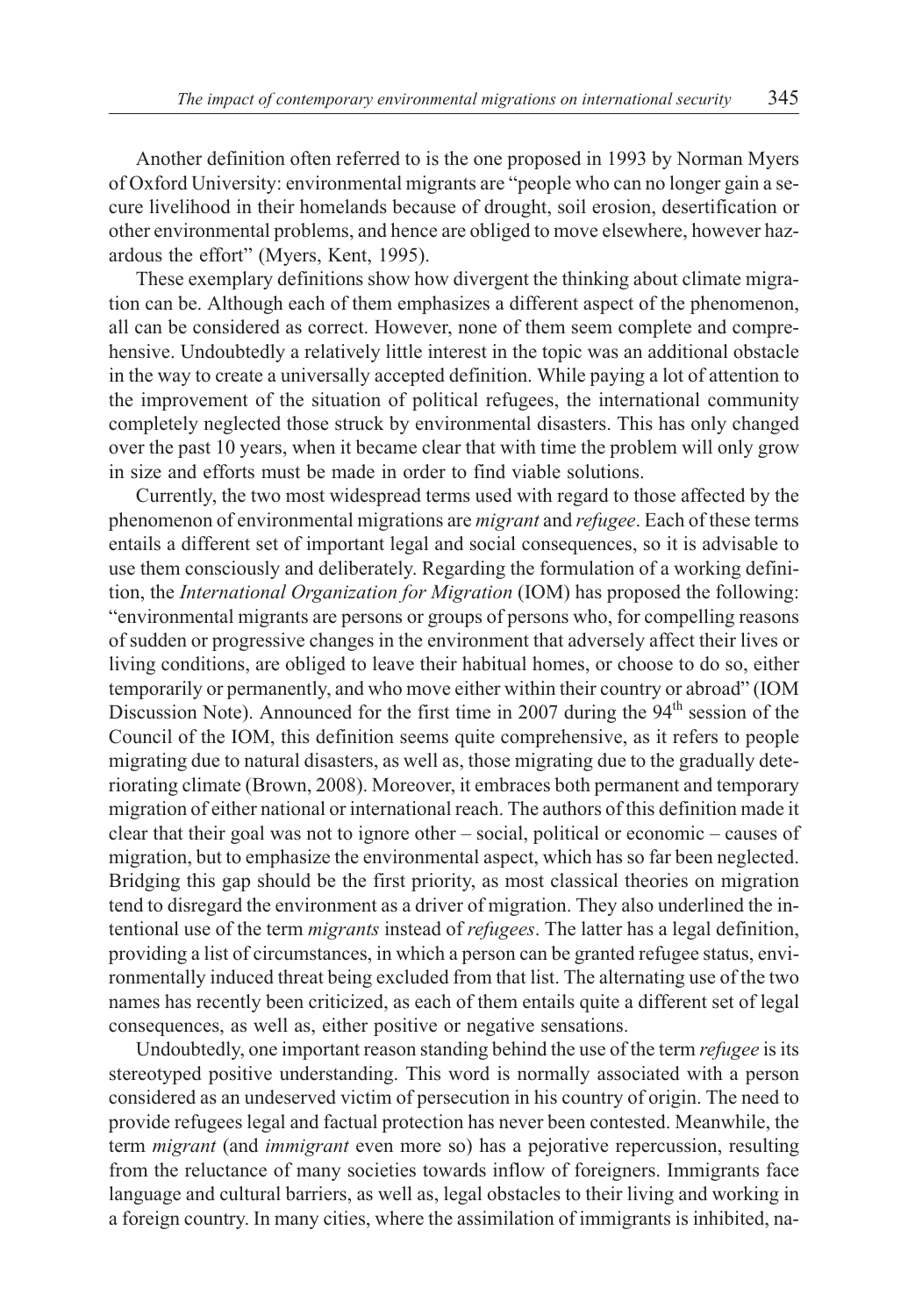tional and ethnic minorities' enclaves appear, leading to further deepening of the social divisions and reciprocal aversion. Nevertheless, the extension of the use of the term *refugee* to all environmental migrants is currently not possible due to the wording of the existing legal definition. According to the Convention relating to the Status of Refugees, a *refugee* is a "person who, owing to a well-founded fear of being persecuted for reasons of race, religion, nationality, membership of a particular social group, or political opinion, is outside the country of his nationality, and is unable to or, owing to such fear, is unwilling to avail himself of the protection of that country." One can easily point out several elements of this definition, which prevent its use in relation to climate migrants. First and foremost, environmental migrants do not fear of being persecuted for any reason, but leave their homeland because of changes in the ecosystem. Secondly, the term *refugee* can only be used with regard to those who have left their country of nationality or habitual residence. Meanwhile, most climate migrants chose to move within their country of origin, which is usually linked to limited economic capacities, legal obstacles and a feeling of national belonging. Only if this is not possible, due to an overwhelming area of the country being subject to climate change, they decide to cross borders. Finally, the above-mentioned definition implies that, as soon as the persecution stops, people granted refugee status would most probably return to their country of origin. The refugee status is therefore perceived as a temporary condition. In contrast, it is estimated that a majority of current and future climate migrants will not be able to return to their homeland, because of permanent and irreversible changes in the environment. Rising mean sea level, desertification, deforestation, soil degradation, lack of fresh water – such extreme manifestations of climate change prevent the use of the land for human settlement in the future. Knowing these discrepancies, it is clear that the definition of the term *refugee* would need to be significantly changed, in order to cover the eco-migrants. This would also result in a serious increase in the number of refugees enjoying protection under the *Convention relating to the Status of Refugees*. The parties to this convention are obliged to protect refugees staying in their territory, and are therefore not very eager to extend the definition.

Figures from 2013 show that the number of refugees of concern to the *United Nations High Commissioner for Refugees* (UNHCR) stood at 10.4 million people. A further 4.8 million registered refugees receive assistance in 60 refugee camps in the Middle East under *United Nations Relief and Works Agency for Palestine Refugees in the Near East* (UNRWA). To this number one should add an estimated 28.8 million internally displaced persons around the world (UNHCR webpage). This last group, although theoretically not covered by the mandate of the UNHCR, has in practise for years been provided limited international assistance. If the international community agreed to amend the current definition of a *refugee* in order to include the environmental migrants within its scope, the number of refugees of concern to UNHCR would triple from one day to another and could increase even twentyfold by 2050. Given how extremely complicated the work of the UNHCR is today, it seems unimaginable that effective assistance could be provided to such an immense group of people spread around the world. Thus, the reluctance of the international community towards using the term *refugee* in this particular case does not come as a surprise.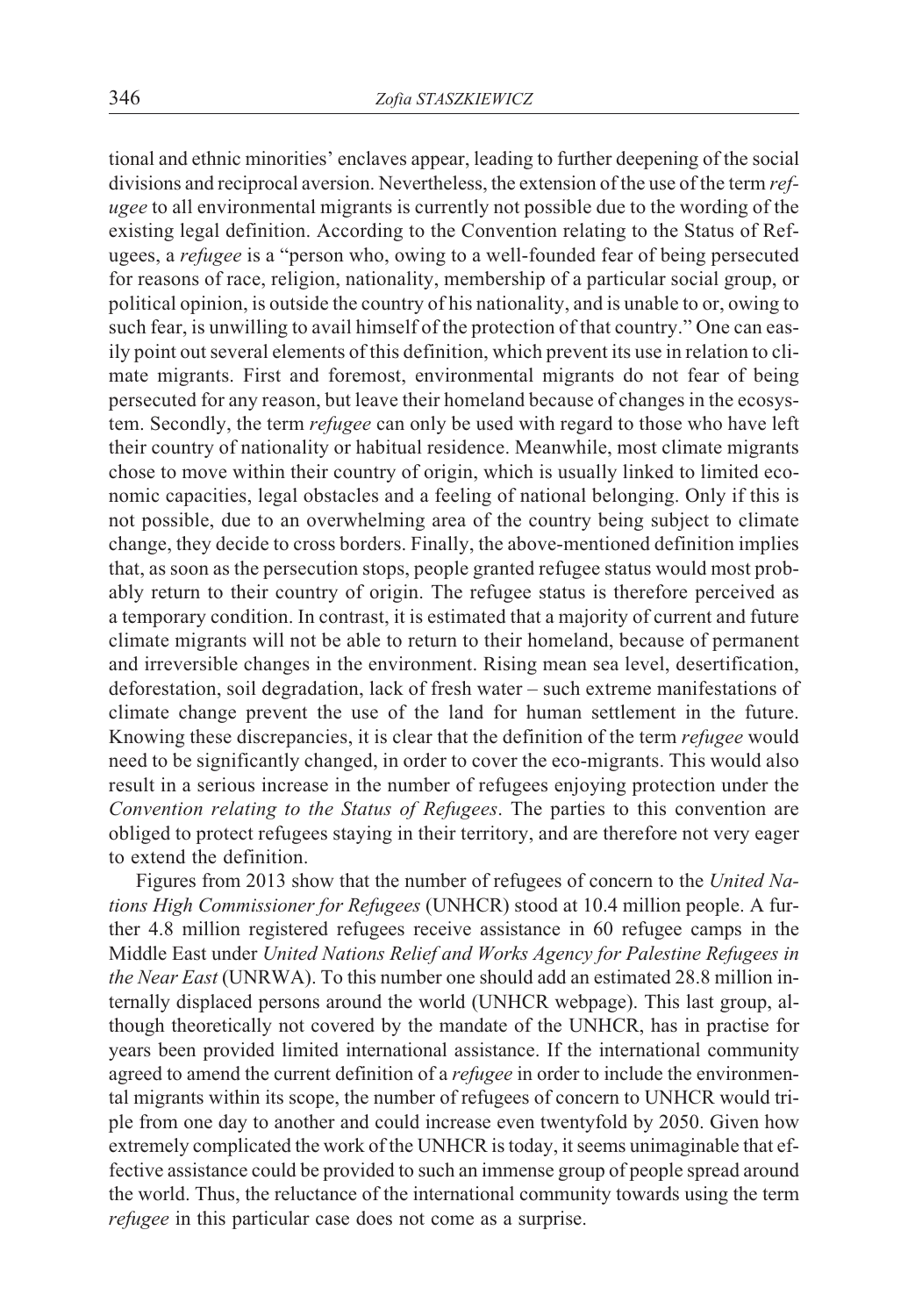Clearly, there are well-motivated arguments against the use of the name *refugee* with regard to environmental migrants. However, given the often-negative connotation associated with the term *immigrant*, this choice does not seem perfect either. The fact that this particular discussion over the naming of the phenomenon has been on-going for decades shows how delicate and complex this topic is (Brown, 2008).

The lack of a universally accepted name and definition is not only a terminological deficiency, but also a serious obstacle on the way towards creating frames for protection of environmental migrants within the public international law. As a result, the expanding group of affected by the phenomenon is invisible from a legal perspective. There is no institution or organisation, which could officially represent the climate migrants and their interests. No longer under the jurisdiction of the government of their country of origin, lacking legal status in the country of residence and excluded from the scope of interest of international organisations, environmental migrants fall into a legal gap.

Although the definition proposed by the *International Organisation for Migration* is the most widely used and accepted, there are others worth mentioning. *The Climate Institute* defines environmental migrants as "people fleeing from environmental crises, whether natural or anthropogenic events, and whether short or long term." The reasons for displacement include: droughts, desertification, deforestation, soil erosion and degradation, scarcity of natural resources, natural disasters and many others including unsustainable human practices, such as over-cultivation. The existing environmental problems are reinforced by poverty, famine, disease and population pressures, as well as, faulty national and international political and legal systems (Myers, Kent, 1995). In some cases concrete incidents (such as dam construction or industrial disaster) become triggers for waves of environmental migration. *The Climate Institute* agrees that there is a big variety of different overlapping causes, which might lead to climate migration. The organisation seems to leave space for further development of this definition and potential inclusion of new causes.

It is worthwhile to mention one more definition of environmental migrants, proposed in the *Report EACH-FOR Environmental Change and Forced Migration Scenarios*. This document summarised the findings of a two-year long research project of the European Commission and used a classification of eco-migrants in the following three groups:

- 1) environmental migrants people, who voluntarily decide to change residence mainly due to concerns related to the environment;
- 2) environmental displaced people forced to leave their habitual residence, because their lives, livelihoods and well-being are threatened by adverse natural events and processes (dependent or not from human activity); and
- 3) development displaced people, who are resettled as a result of changes in the land use planning (Jäger, 2009).

This is an atypical and very broad way of defining the group of people concerned by the phenomenon. Most researchers would only agree for the second group of people to be considered as environmental migrants, leaving aside voluntary migrants and resettled people. However, it is important to realize that some international institutions, in this case the European Commission, do allow a much broader understanding of the problem.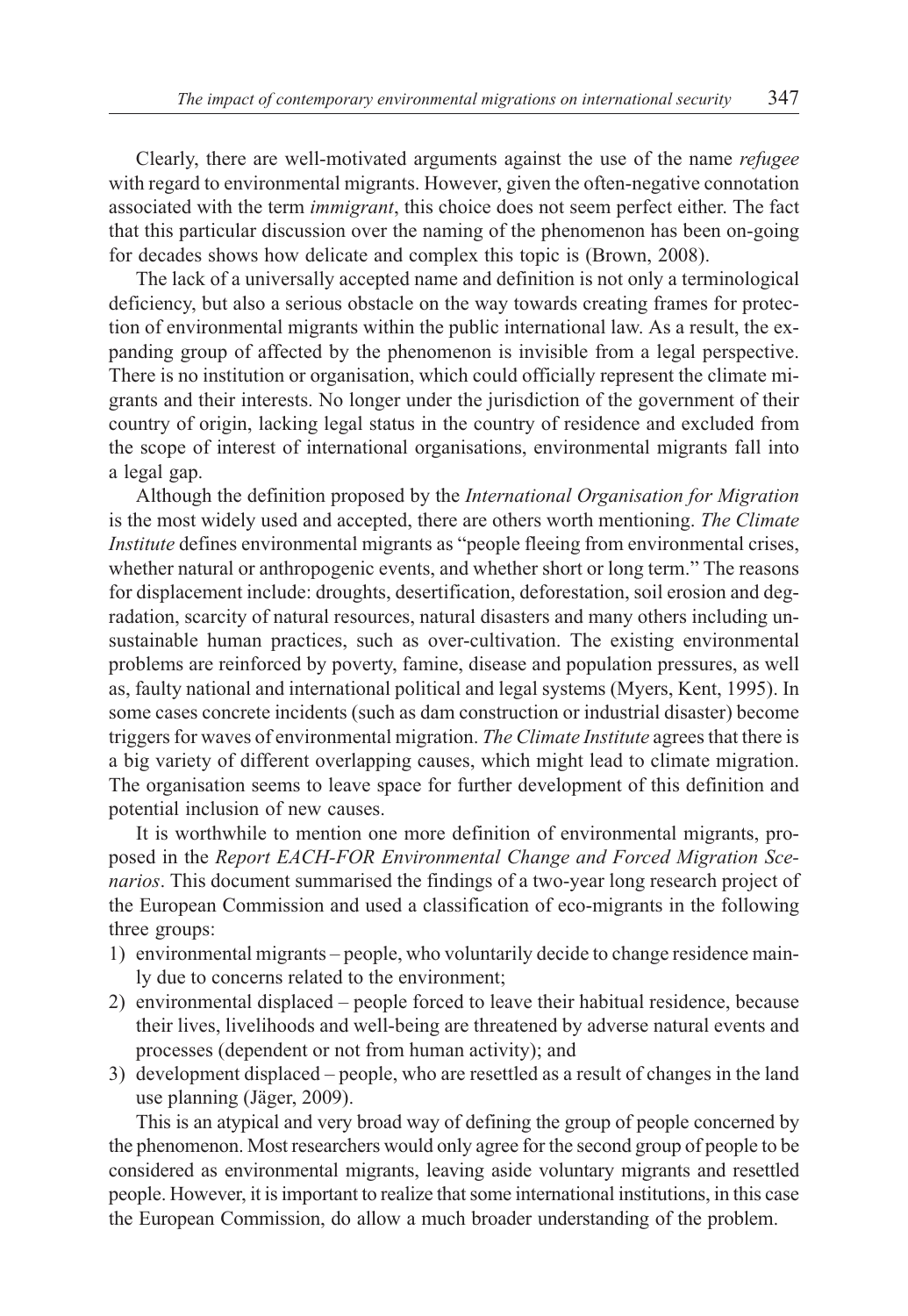### **CONSEQUENCES FOR STATES: EMIGRATION OR EVACUATION?**

In most states migratory movements are a natural, widely spread, adaptive mechanism and demographic process, responding to changing conditions and dependent on a number of factors. Only when the size of either the immigration to or emigration from a given state is alarming, does the phenomenon become a serious problem. All the more, it is difficult to imagine that such a problem could affect a whole nation and entail the need to evacuate all citizens. Unfortunately, some island states, whose average height above sea level does not exceed a few metres, should consider such a scenario. According to the *Intergovernmental Panel on Climate Change* rising seawaters threaten to entirely and permanently flood some islands, destroy the infrastructure on others and completely cut off their access to fresh water. The first mass evacuations have already taken place. 2600 inhabitants of the Carteret Islands, which belong to Papua New Guinea and rise barely 1,5 metres above sea level, were forced to leave the islands. Since 1980s several relocation procedures to the nearby Bougainville Island have been implemented, resulting in the citizens of Carteret Islands being described as the first climate change refugees (UNESCO webpage). Sadly, many more will soon have to share their fate.

The Republic of Kiribati is a state located in the Pacific Ocean and composed of one island and 32 atolls, with a population of 100,000 inhabitants (Loughry, McAdam, 2008). Rising less then 3 metres above sea level, the islands' soil is very infertile. The country is known to the international community as one of the world's most vulnerable to the effects of climate change. This vulnerability is due to the unfortunate environmental conditions, as well as, the limited financial capacities of the citizens and the government. In 2004 the people of Kiribati adopted the *declaration Otin Taai*, in which they stated that the partly anthropogenic climate change will have an extensive negative impact on the inhabitants of the Pacific Islands including:

- "loss of coastal land and infrastructure due to erosion, inundation and storm surges;
- increase in frequency and severity of cyclones with risks to human life, health, homes and communities;
- loss of coral reefs with implications for the sea eco-systems on which the livelihood of many Islanders depends;
- changes in rainfall patterns with increased droughts in some areas and more rainfall with flooding in other areas;
- threats to drinkable water due to changes in rainfall, sea-level rise and inundation;
- loss of sugarcane, yams, taro and cassava due to temperature extremes and rainfall changes;
- human health impacts with an increase in incidence of dengue fever and diarrhea."

It is worthwhile mentioning that forced migration due to deterioration of the nature is not a novelty for the people of Kiribati. In 1940s increased production of phosphate on Banaba Island left its mark on the ecosystem and forced most of the population to migrate to the Rabi In Fiji Island. Also, a constant flow of people to South Tarawa has been observed over the decades until it was estimated that more than half of Kiribati's population lived on that single atoll. Eventually, the population density was so high, that the government was forced to relocate around 5000 people to the neighbouring atolls (Loughry, McAdam, 2008).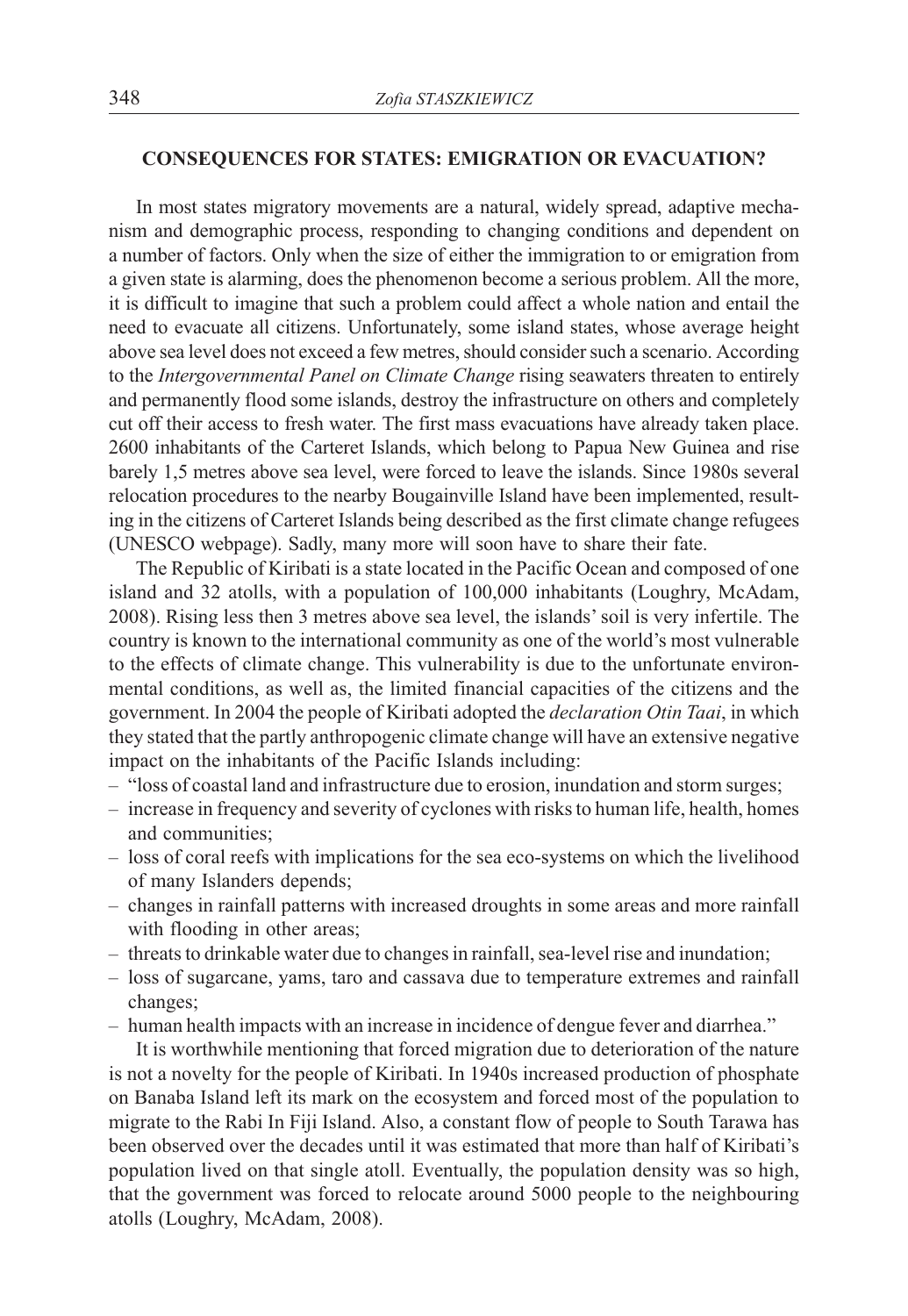In 2005, during the 60th session of the UN General Assembly, the President of Kiribati Anote Tong, reported the need to seriously consider the possibility of relocating the state's 100 000 population, as a result of climate change (Loughry, McAdam, 2008). Arguing that it might be too late to look for other measures, President Tong said that the international community should face up to the fact that an evacuation is the only feasible solution. He also underlined the economic dimension of migration – working and consuming abroad the Kiribati people would on the one hand contribute to local economic growth, and on the other hand, be able to provide financial support to those family members remaining on the islands. The message was addressed primarily to the representatives of the governments of the neighbouring Australia and New Zealand. Meanwhile, in September 2007, the Pacific Conference of Churches, called on member churches to show compassion and provide help to the people of Kiribati, Tuvalu and the Marshall Islands, who wish to settle in other countries of the region. It was also proposed that a regional migration policy could be established, in order to enable those affected by climate change to settle in selected continental or island states in the region.

The use of the notion of *evacuation* with regard to environmental migration seems to be supported by one more argument. Many visible effects of global warming and climate change are natural disasters. They pose a direct and immediate threat to human life and health, as well as to infrastructure, such as housing. Putting people in extreme situation, these violent cataclysms leave behind fatalities and wounded. The evacuation of Japanese people living around the nuclear power plants Fukushima I and II is a perfect example. The reaction of the authorities was immediate: during the first two days after the earthquake and the hydrogen explosion, which took place on 11 March 2011, 140,000 people living within a 20 km zone around the power plant were evacuated. International institutions have recognized the risk of similar occurrences happening in the future. In 2006 the World Bank has published a report under a suggestive title *Not If But When?* The document speaks of the inevitability of climate change and the need to find solutions for entire states and nations at risk.

## **SUPRANATIONAL CONSEQUENCES – THE RISK OF INTERNATIONAL CONFLICTS RESULTING FROM ENVIRONMENTAL MIGRATION**

Human knowledge about how exactly climate change will progress in the following years is rather scarce. This makes it very difficult to predict the prospective effects of environmental migrations on individual countries and on the relations between them. Global warming is of course a scientifically measurable phenomenon, but the theoretical forecasts differ so much between each other, that there can be no certainty as to the hypotheses. The existence of specific parameters, which allow determining the degree of the already accomplished and the potential changes, is very helpful. These parameters include among others: the average global temperature, the carbon dioxide concentration in the atmosphere, the Earth's ice cap surface, mean sea level, or the frequency of extreme natural disasters. Any slightest variations in these parameters are associated with weighty consequences for the entire environment, for individual climate zones and for people around the world.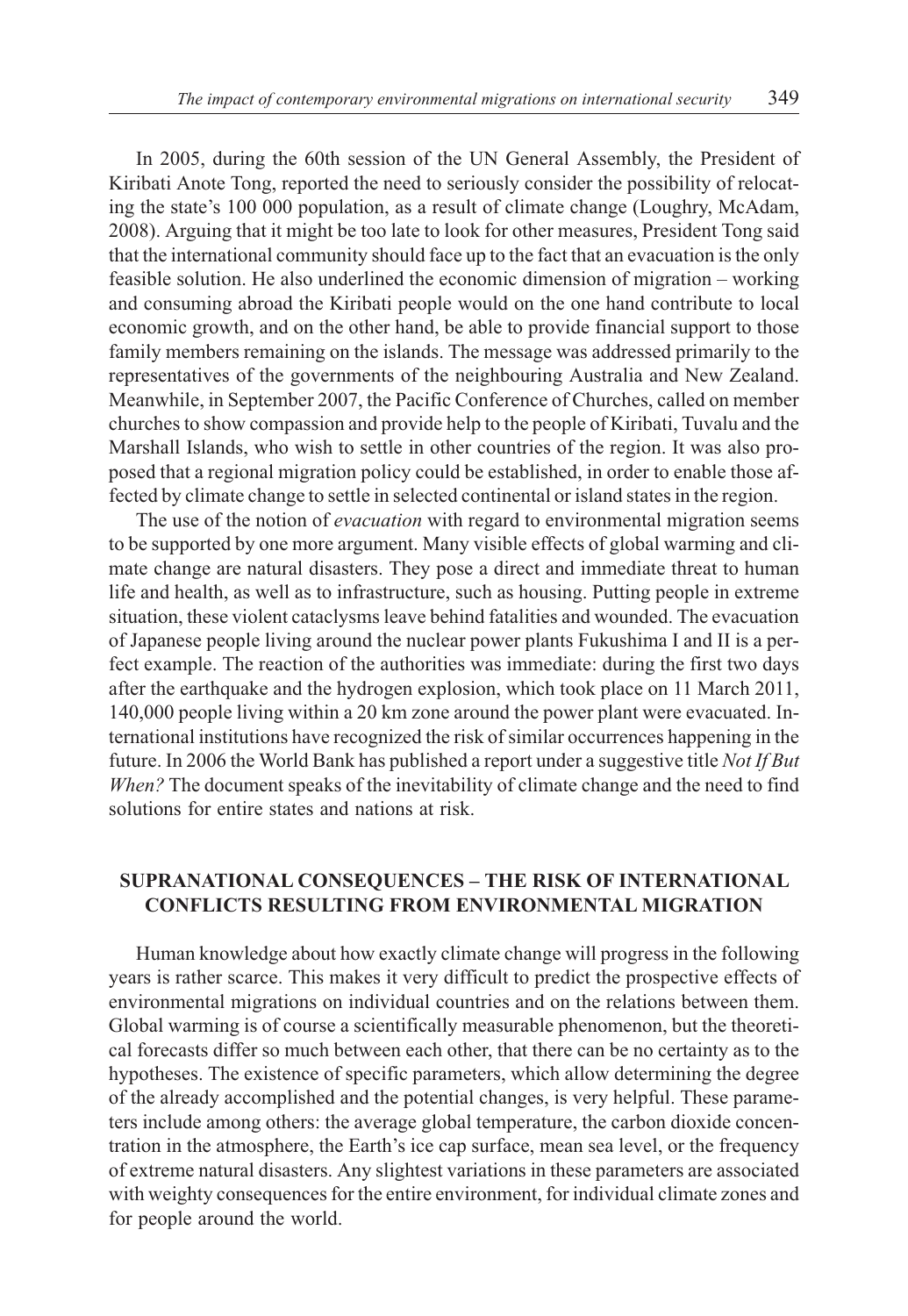The degree/extent to which a certain state or society succumbs to climate change can be defined by two notions introduced to the study of international relations by Robert Keohane and Joseph Nye in late 1970s. These two terms are *sensitivity* and *vulnerability* (Keohane, Nye, 1977). The first one can be defined, after John Houghton, as the degree, to which a system – be it ecological or social – changes due to climate change (Houghton, 2009). As to vulnerability, it should be understood as the extent of the losses made by the ecological or social system as a result of climate change (Leary, 2009). The distinction between ecological and social systems is basically just a formality, as in reality they are closely interrelated and any changes occurring in one affect the other. The ecosystems give place for the social systems to evolve and provide them with all the necessary resources: food, water, energy and any other needed material. For centuries, the adaptive capacities allowed people to get used to any changes occurring within the ecosystems but today the extreme pace of global warming brings about unprecedented changes, significantly hampering human adaptability. The level of sensitivity and vulnerability of individual societies and states will determine their choice of response actions, as well as, their chances to survive. While the sensitivity and vulnerability of diverse ecosystems (deserts, forests, glaciers etc.) can be easily indicated, in case of states it depends on numerous factors: location, stability of political system, financial resources, the existence of innovative technologies or the ability of the government and economic and social systems to adapt (Pietraś, 2011).

This leads to the conclusion that the group of states most vulnerable to climate change is composed of poor, developing countries with unstable governments, as well as those located in most sensitive ecosystems: deserts, islands or coastal areas. A brief analysis of climate change impacts around the world allows indicating the most threatened regions: Africa, Middle East and West Asia are particularly vulnerable to the effects of global warming. Water scarcity and prolonged droughts lead to desertification and visible decrease of food production; rising seawater levels pose a threat to densely populated coastal areas; and, lasting high temperatures favour disease transmissions. The adaptation to changes is all the more difficult because the political systems are often unstable. Due to on-going international conflicts, civil wars and revolutions, North Africa and Middle East are hotspots, where starting a discussion on topics related to global warming very often turns out to be impossible.

Another concept of fundamental importance for the analysis of the effects of climate change and climate migrations for international relations is the *securitization*. It is the act of declaring, that a certain phenomenon, process or action of another entity is an existential threat (ibidem). In this sense, security is a speech act, resulting in the subject of securitization being included in the group of security threats requiring emergency measures. Although climate change and environmental degradation have been considered as a threat for decades, the relevant act of securitization has been made relatively recently. On 24 October 2006 the British Minister of Foreign Affairs Margaret Beckett stated, during her speech given in Berlin, that "climate change is a serious threat to international security" and that "achieving climate security must be at the core of foreign policy" (Scott, 2008; Trombetta, 2008). This was the first time that the term *climate security* was used deliberately and with direct reference to foreign policy. However, it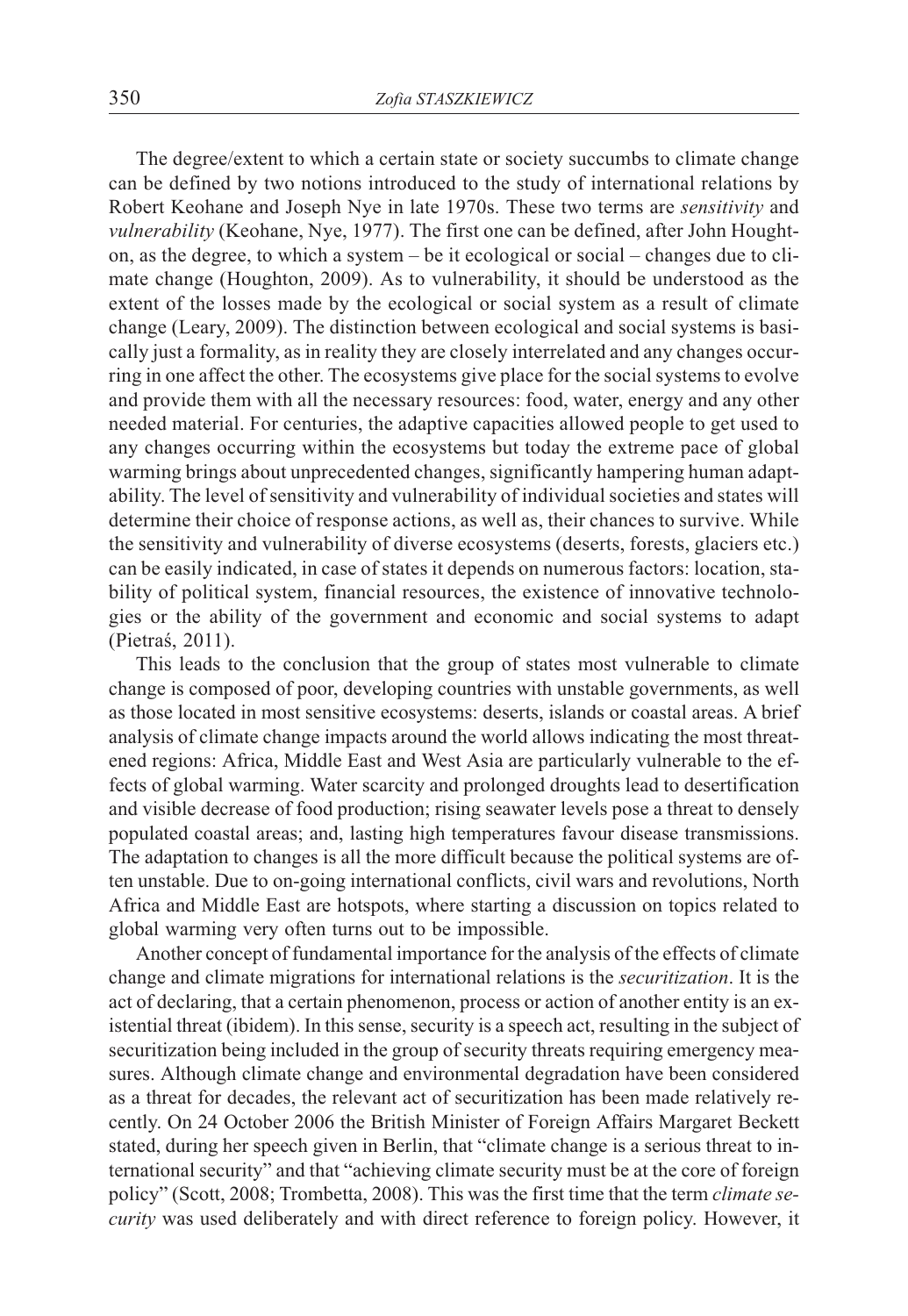does not refer to the security of the climate itself, but that of the society living in a particular ecosystem and influenced by all changes and threats occurring within this ecosystem. According to Marek Pietraś such threats fit perfectly in the argumentation accompanying Ulrich Beck's concept of *risk society*. The keystone of this concept is the assumption that in order to be able to face a new distinctive risk, a modern society must use new and distinctive security policy instruments. Among those modern risks Beck lists: a) changes in the functioning of global economy, b) conflict of interests between the states mostly responsible for climate change and those affected by it, c) possible increase of the number of failing states and those with limited regulatory powers, d) changes in the conditions for exercising human right and assuring people's safety, e) stimulation of integration processes, f) social life destabilization (Pietras, 2011). Beck underlines that contemporary security policy should be based on instruments aiming to prevent these modern threats.

It is possible to distinguish two types of cause-effect relationships linking climate change to international security. The first one refers to direct negative impact of environmental degradation on human life, health and welfare. The second causality relation treats climate change as a possible motive for starting internal or international conflicts, including armed ones. On this basis, four different types of conflicts resulting from climate change may be distinct. The first group is made by conflicts over the remaining, continuously shrinking natural resources, such as water, food, energy or the inhabitable land. As the most unbearable, water scarcity might be the biggest conflict trigger within this group (Klare, 2007). The second type of conflicts includes those taking place in polar regions, especially the Arctic. According to Dariusz Brodawka, disagreements over the delimitation of the continental shelf and the territorial waters may eventually result in an international conflict (Brodawka, 2009). The third group of conflicts are those resulting from the continued weakening of some states with inefficient governments who are no longer able to control their territory. In a country undergoing political, economic or social perturbations, severe environmental degradation can easily trigger a social rebellion, and the formation of internal or cross-border paramilitary and revolutionary structures (Klare, 2007). Finally, the last group of conflicts involves those based on migration processes. It is undisputed that the escalation of environmental migration will increase the probability of the emergence of new conflicts. There are two groups of states at risk of falling into such a conflict. The first one includes developing countries, which, due to their location, increased sensitivity and vulnerability, will mostly suffer from the negative impact of climate change. The combination of population growth and increases in poverty on the one hand, and extreme natural events, water scarcity or droughts on the other hand, will provoke mass waves of emigration. Most migrants will try to seek shelter in the neighbouring countries, which will suddenly have to face an immense flow of people. These states form the second group of countries particularly vulnerable to migration-induced conflicts. Thus, the majority of potential climate migration induced conflicts will not move beyond certain vulnerable regions: Africa, Middle East and South Asia. Some of them will at first have a limited national scope and will spread to other countries in the region only after some time. The moment of the outbreak is rather difficult to predict, therefore the international community should carefully observe the potential hotspots.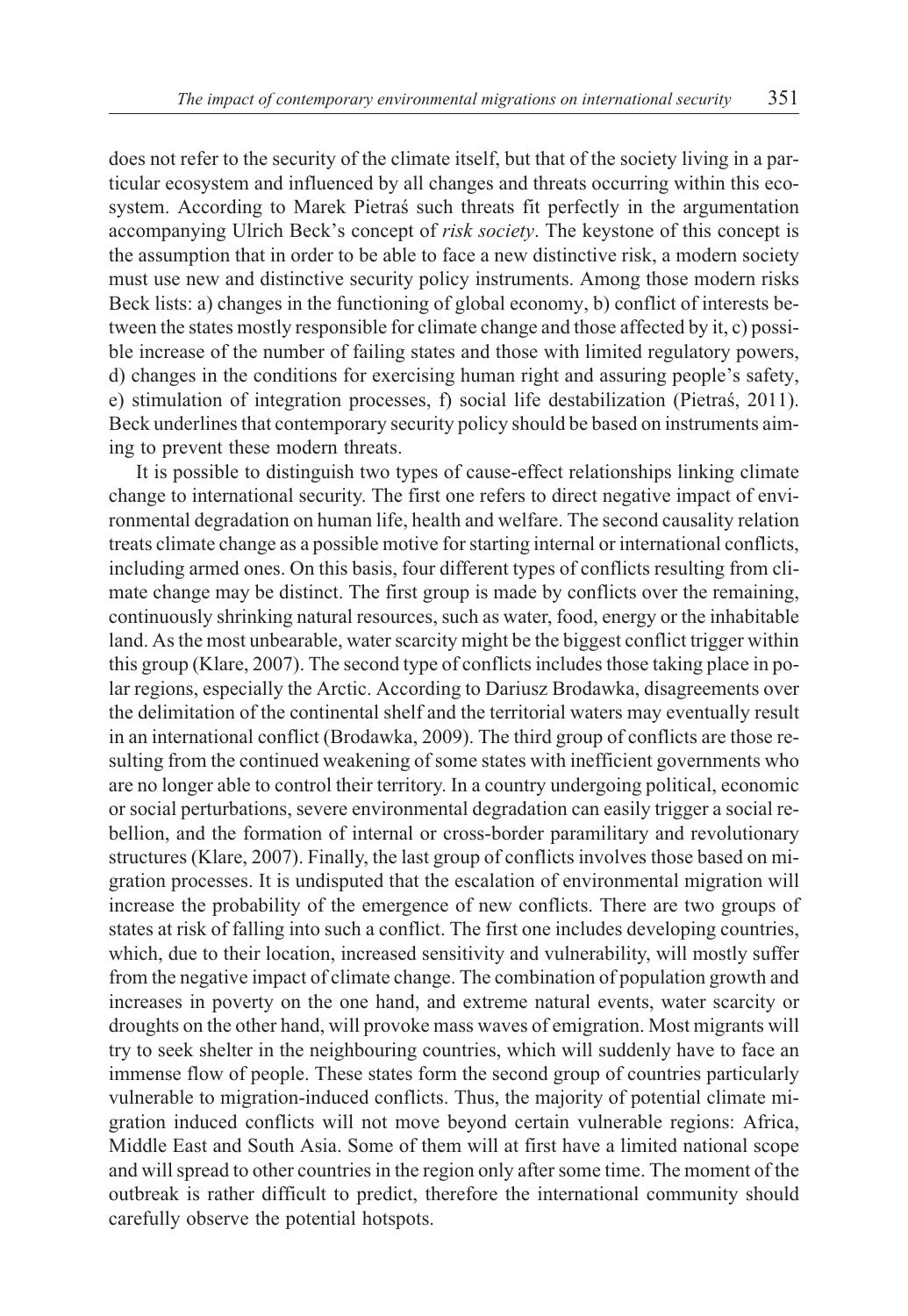Clearly, environmentally induced migration would not lead to a conflict single-handedly. Changes in the ecosystem and the resulting movement of people can definitely intensify the existing social, ethnic or political turbulence. But an accumulation of several different problems is usually needed in order to channel a clash. The more overlapping causes of a conflict, the more difficult it is to avoid an escalation of aggression and eventually a confrontation. As already mentioned, the parties to the conflict would first and foremost fight for the access to the existing natural resources. In consequence, this may trigger one of the following two processes: ecological marginalisation or resource capture (Clark, 2008). Both are much more likely to happen in states with unregulated land ownership, where archaic models have not yet been replaced with proper legal standards relating to immovable property or state property.

Ecological marginalization occurs when high population growth rate and uneven access to natural resources force some groups of citizens to migrate to peripheral, less accommodative areas, such as deserts or steep mountain slopes (ibidem). Elevated environmental vulnerability and reduced agricultural suitability of these lands markedly limit the chances of their exploitation. When the government of the Philippines supported the creation of large agricultural farms at the expense of smaller and less profitable ones, many small farmers were left empty-handed. Forced to migrate, they started cultivating land on steep slopes, but it quickly became obvious that this terrain was not suitable for any type of crops. The farmers revolted and an internal conflict encompassed an important part of country's territory, remaining outside the effective control of the government.

Meanwhile, resource capture is a process in which the strong and the weak classes of a society fight between each other for the existing natural resources (ibidem). The construction of several dams along the Senegal River, in Mauritania, Senegal and Mali, was an important and needed investment. It allowed the generation of hydropower, land amelioration and river engineering. At the same time, it also resulted in a very fast increase of land value along the course of the river. The elites swiftly changed the law in order to enable a quick takeover of the valuable land, forcing thousands of people to relocate and limiting the access to the river to an overwhelming part of the society. As a result, over 20,000 Mauritanians emigrated to neighbouring Senegal, from where they continue to attack their former lands in order to recuperate the expropriated cattle.

All the above-mentioned premises of the environmentally induced conflicts are present in countries in Africa, Middle East and to a lesser extent in Asia and South America. "Twenty-five countries – of which the majority are in Africa – have been identified as falling in the highest risk category of civil conflict in the next two decades, and the likelihood continues to increase over time. All these countries have low cropland availability per person, half of them have fresh water availability problems and all are ranked amongst the poorest nations in the world."

# **THE PROGNOSIS REGARDING ENVIRONMENTAL MIGRATIONS**

Disposing of the knowledge on former climate migrations, and of precise data on contemporary environmentally induced human movements around the globe, climatologists attempt to anticipate the future development of this phenomenon. They offer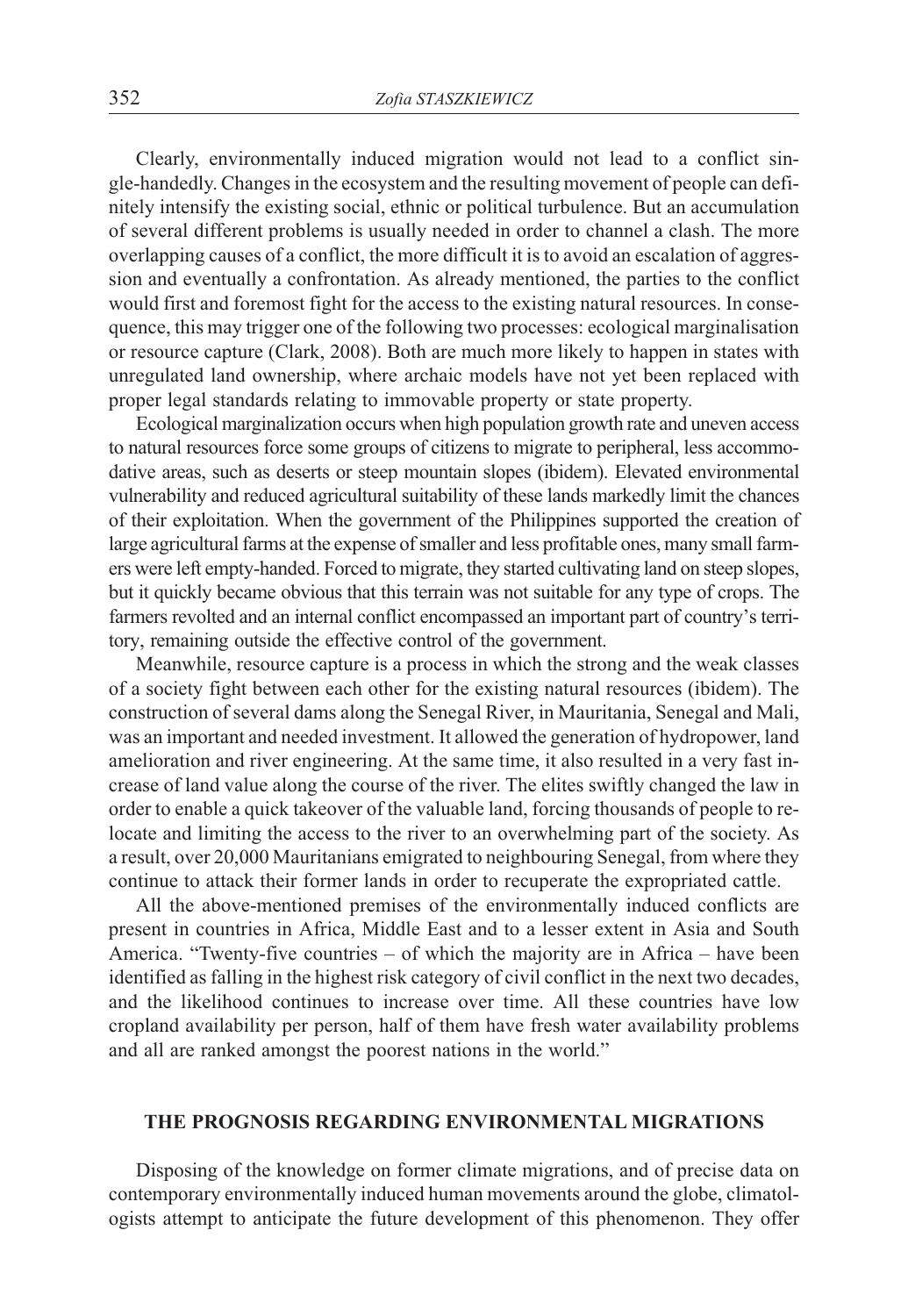complex scenarios, which comprise: specific predictions regarding the further progress of climate change in different parts of the world; the proposals for action needed to stop the climate change; the approximate number of future climate refugees; and recommendations on the actions which could alleviate the problem and lower the scale of the climate migrations.

In his scenario for the year 2025 Norman Myers has presented a pessimistic vision of both the environment and the fate of millions of people living in the regions most threatened by natural degradation (Myers, Kent, 1995). The scientist does not undertake to provide a specific number of people who, in his opinion, may become climate migrants, because he believes that the multiplicity of conditions and variables reduces the credibility of such estimations. Instead, in a relatively precise way, he analyses those factors having most impact on the lives of people and their decision to emigrate. According to the report prepared by Myers for the Climate Institute, further continuation of the destructive and unrestricted rainforests logging will lead to a rapid increase in greenhouse gas emissions, violation of water cycle and soil degradation. The acceleration of global warming will cause further desertification of areas inhabited by as many as 225 million people. Even more will suffer from water scarcity – their numbers could reach 3 billion people. The complete lack of water will threaten a number of countries including Libya, Kenya, Rwanda, Somalia, Tunisia, Algeria, Burundi, Malawi and Morocco. Meanwhile, Egypt, Nigeria, Ethiopia, Tanzania, Zimbabwe, the Republic of South Africa, Haiti and parts of China, India, Pakistan and Mexico will join the list of territories suffering from a chronic lack of water (Myers, Kent, 1995). In addition, natural disasters resulting from climate warming will proliferate. Increased rainfall in tropical and subtropical forests, more frequent and more severe cyclones, prolonged droughts, and heavier flooding – these phenomena will be the direct effects of changes in the monsoon season. According to Myers, the rise in global average temperature of just 1°C can visibly impair the existing cycle of summer and winter monsoons, which has a decisive influence on the climate of Central America and southern and eastern shores of Asia. Climate change will be accompanied by an exceptionally rapid population growth, particularly in developing countries. India, China, Egypt, Mexico and sub-Saharan Africa might face a 55% increase in population compared to 1995. This means that even with a moderate population growth in other countries, the final number of the world's population in 2025 may reach 8.3 billion (Myers, Kent, 1995). What is more, Myers estimates that up to 5 billion people will inhabit coastal areas, which are the most vulnerable to permanent inundation by rising seawaters, and being struck by cyclones and tsunamis. The simultaneous population growth and ecumene<sup>1</sup> shrinkage will ultimately lead to people competing for land and for the diminishing natural resources. As environmental migration becomes a widely used adaptive method, the resulting influx of people to cities will trigger the effect of *urban explosion*. In search of work and better living conditions, people will settle on the outskirts of big cities, provoking further extension of slums and favelas. The extreme poverty and alienation of immigrants living in such slums will be multiplied by an inefficient urban infrastructure.

 $1$  The term ecumene originally comes from the greek oikoumene, which refers to the inhabited universe (Kaczmarek, 1998).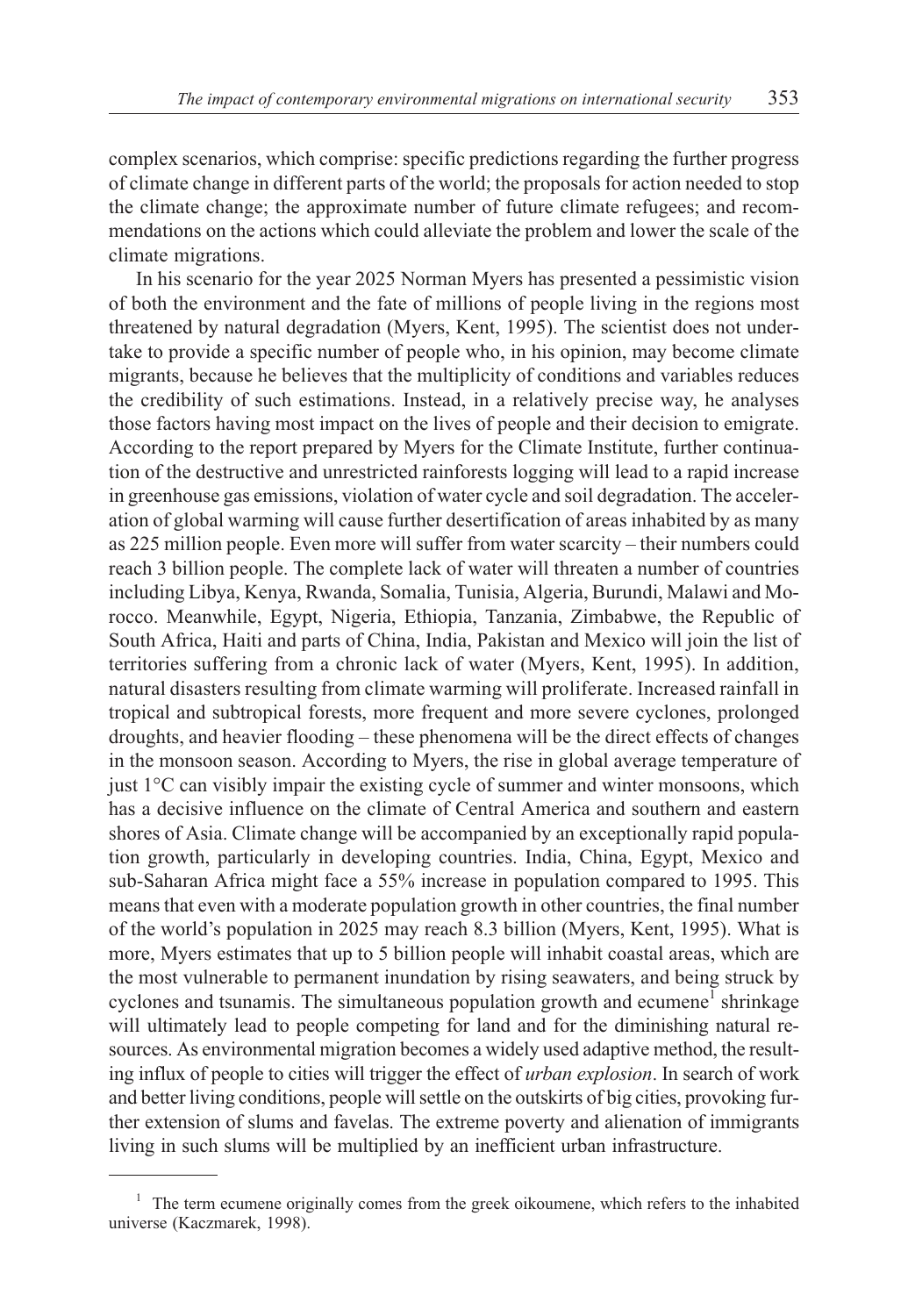In most reports, one of the key recommendations is to conduct the most sustainable economy leading to sustainable development. The protection of natural resources together with the proper land and water management are the basis of green politics. States should encourage small and large businesses to introduce eco-friendly innovations. They should also seek to resume the functioning of local traditional industries. Adequate incentives should be introduced in order to convince farmers to create self-sufficient environmentally friendly farms. Moreover, it is essential to take action against illegal logging, sewage disposal and soil contamination. However, these measures can only alleviate the situation, but cannot stop climate change altogether. For this reason it is equally crucial to adapt to the changing circumstances. Global warming and the related environmental changes already affect the lives of various human communities throughout the world. The adaptive strategies laid down by individual states should consider the local characteristics of the problem, the traditional adaptive methods used in past by local population and the speed of the on-going changes. In addition to preparing national adaptive strategies, governments ought to allot financial resources for early warning systems and educational programmes. The latter are of crucial importance for raising awareness of the causes and consequences of climate change, reasons standing behind environmental migrations, and the existing methods of environment protection. On a local scale, such educational programmes may contribute to a significant reduction of the negative human impact on the environment. What is more, better knowledge on the phenomenon and exchange of information between communities and governments would enable regional and international cooperation for the promotion of ecological behaviour and remedial actions. Finally, another important recommendation present in all reports and scenarios on environmental migration is a warning against excessive inhibition of migration. Being the most obvious and natural reaction, it partly solves the problem and can stimulate the economic growth, increase the mobility of workers and entail cultural exchange. Human migration is a permanent feature of the contemporary world, in which crossing borders is easier than ever before. Therefore, appropriate supervision of moderate migratory flows is most desirable.

\*\*\*

Unarguably, the processes of human migration are one of the most complex, multi-faceted and intriguing realms of the study of population geography. A preliminary analysis of the subject allows one to realize that there is no one explanation of how those processes work. Compound, multistage and multidirectional, they differ in terms of intensity, scope of time, space and subject. They also tend to be crosscutting: one human movement can give rise to another or split to several migrations, a number of them can merge or only partly intermingle.

Another element, which adds to the overall complexity of human migrations, is the multitude of its causes and results. The range of migration agents – stimulators, regulators and determinants – is as well fairly abundant. Yet, one property, which all migration movements have in common, is the strong correlation with the civilization progress, social system development and climate change. Nowadays, this correlation has brought about a modern type of environmental migration.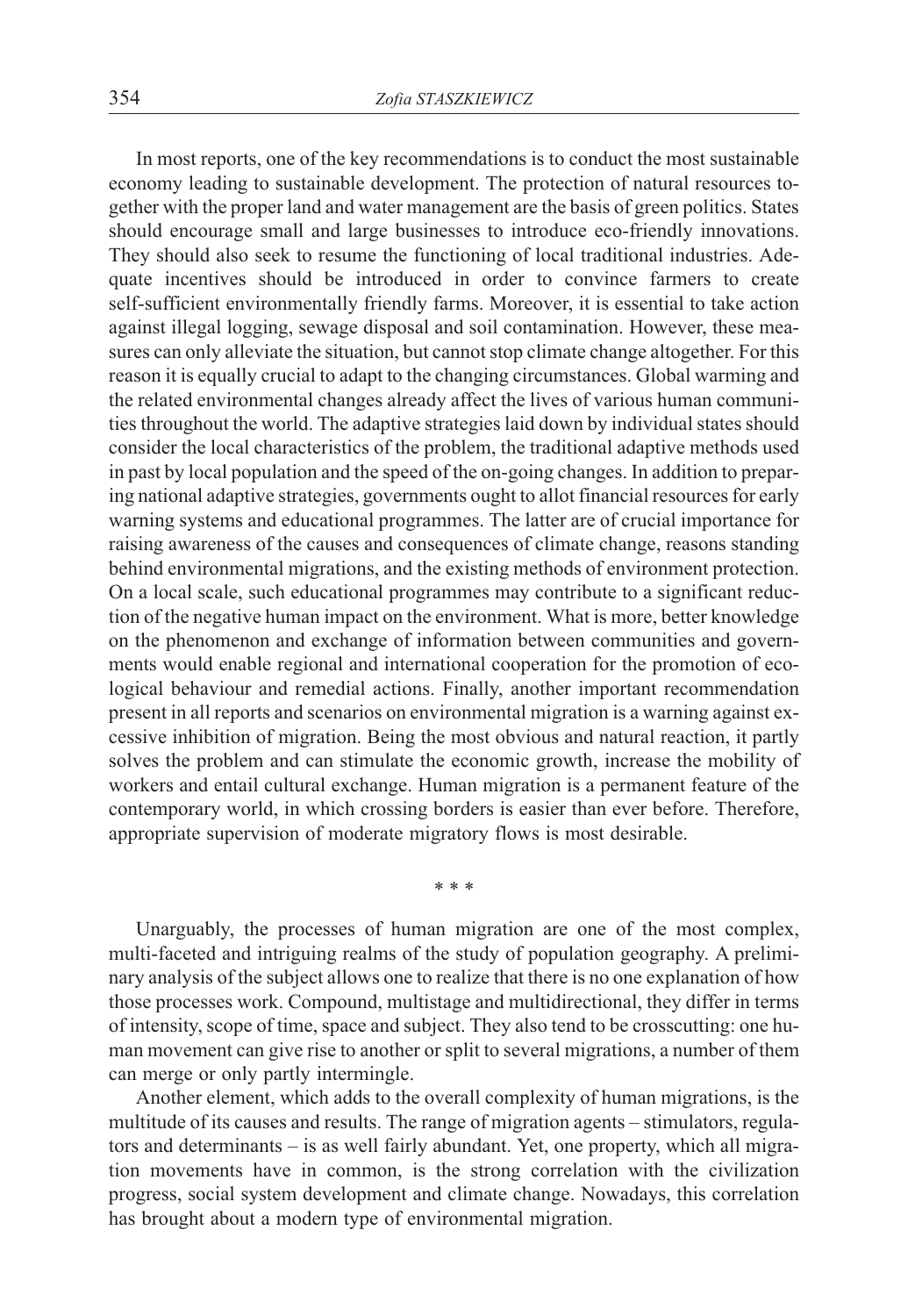Given how much attention is currently paid to ethnic and religious conflicts, how empathic the international public opinion feels for refugees and national minorities, it seems unbelievable that the situation of environmental migrants is not only not yet regulated but hardly even acknowledged. Meanwhile, the results of studies and research performed by climatologists are alarming and unequivocal: the contemporary world is facing the climate change advancing at an extreme pace, which is faster than any climate shift in the past centuries. The constant rise in global mean temperature entails a multitude of consequences for the Earth's ecosystem. Most of these effects pose direct danger to human life and health, destructing at the same time the infrastructure needed for human survival. As a result, the number of environmental migrants grows proportionally to the progress of the greenhouse effect and the climate change.

The international community should react forthwith. Efforts must be made in order to slow down the pace at which climate-induced migration is growing. Yet this can only be achieved if the right methods are discovered and applied. The key to finding them is hidden in understanding the essence of environmentally induced migration and in anticipating its consequences for international relations.

Paradoxically, environmental migration is a problem, which should concern not only the states suffering the most from climate change, but the entire international community. We live in a closed ecosystem disposing of limited amounts of resources, regrettably mostly non-renewable. Centuries of thoughtless overexploitation and unsustainable use of natural resources have led to inefficiency of the Earth's ecosystem. This malfunction manifests itself in different ways and intensity across all continents. Moreover, the causal nexus may be expanded in time and in space: a particular action in one place can contribute to the deterioration of the natural environment in a very distant location. Therefore, undoubtedly, the negative consequences brought about by climate change will ultimately occur in every corner of the world. Climate migration is a problem of international scope, and can result in civil wars and international conflicts.

Evidently, in the years to come the number of migrants forced to flee from their habitats will sharply increase. The more there are and the longer the international community waits with regulating their status, the bigger the probability of an outbreak of regional and international conflicts. Such conflicts are usually caused by a whole range of overlapping reasons: political, economic, ethnic, religious, social. In this case, the migratory motive related to the shrinking of the ecumene will be the primary one. Most of the environmental migrants are poverty-stricken people from developing countries. They do not dispose of sufficient means for life, not to mention emigrating and installing themselves in a different state. Thus, if possible they remain within the borders of their country of origin (internally displaced people), where they have a feeling of belonging. If the whole territory of a country is threatened, or when the pull factors in foreign states are exceptionally strong, the migration happens on international level. Taking these under consideration and having in mind that the number of environmental migrants will constantly grow, the risk of outbreak of international conflicts rises considerably.

Undoubtedly, more attention should be paid to the difficult situation of small island states, which face the possibility of being forced to evacuate the entire population from its territory. Tuvalu, Kiribati, Vanuatu, Maldives, some of the islands located in the Bay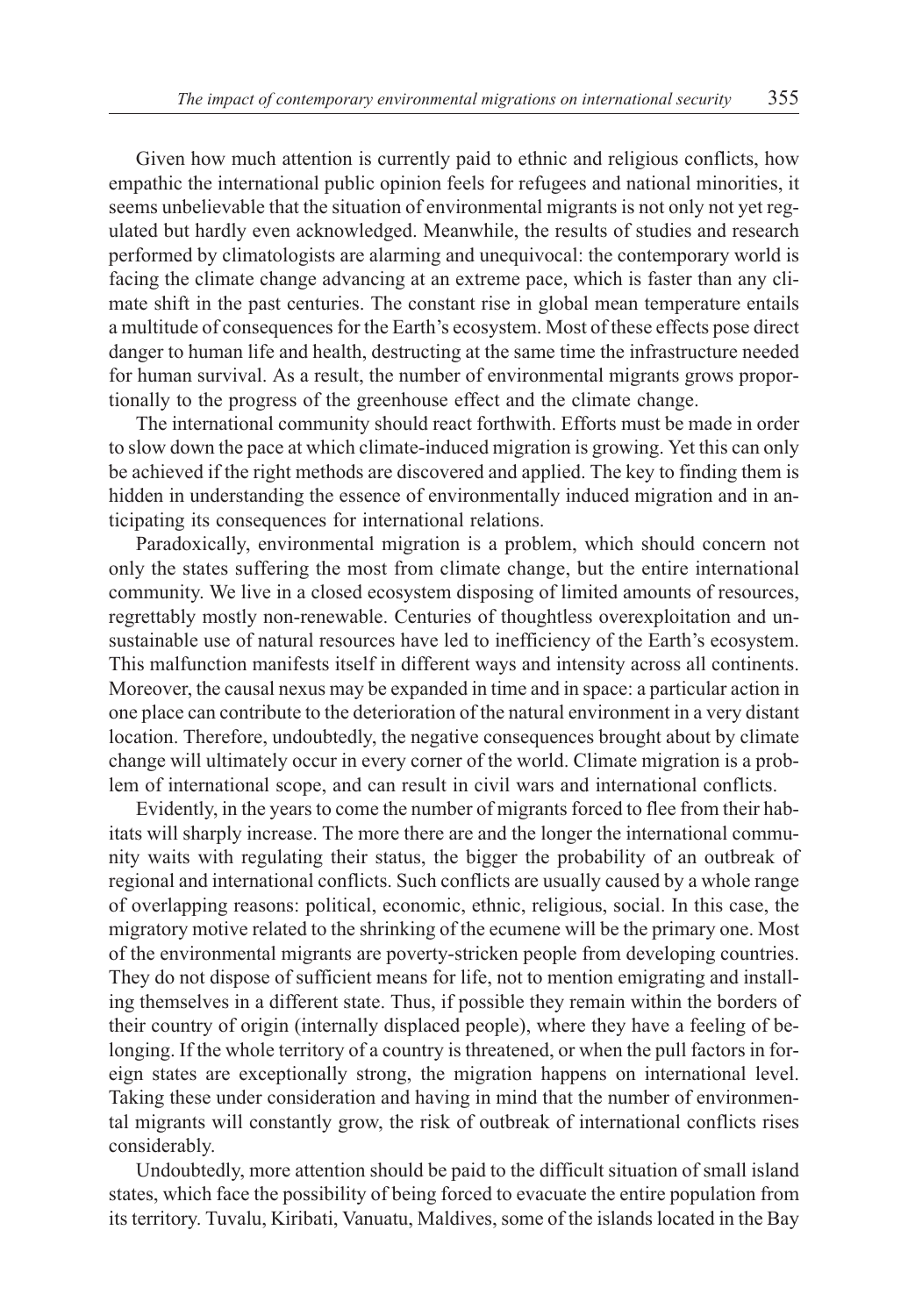of Bengal or near the Alaska's shoreline – these are the first to be lost in the battle with the rising sea level. The on-going melting of the polar ice cap slowly changes the fate of the low-lying states. European and North American governments underestimate the problem, believing that it only affects a few sparsely populated island states. Meanwhile, inevitably, the next to be flooded are: Venice, Manhattan or San Francisco.

The appeals made by the International Organisation for Migration, the Intergovernmental Panel for Climate Change and many other organisations and governments should be heard by the international community. It is high time to recognize the problem on the grounds of international law and start its legal regulation. Universally accepted definitions of environmental migration and climate refugee are indispensable in order to assure international legal protection for those affected by the problem. The timely creation of an effective, institutionalized support mechanism for climate migrants will help avoid the potential migratory induced conflicts. It can also contribute to extensive cooperation between states and governments on an entirely new level.

It is worth to point out, that although the knowledge about the contemporary environmental migrations is still quite limited, it is clearly an interesting and challenging topic to study. Given the complexity of the issue a multidimensional approach is needed. The contemporary climate migrations constitute a problem of global scope, thus being strongly interconnected with domains such as: international politics and security, economics or human rights, not to mention geography and ecology. The interdisciplinary and complex nature of the issue adds to the difficulty of finding a viable solution. Nevertheless, the essence of the problem lies in the fact that it is a growing and long-range phenomenon. The scientific scenarios are all consentaneous: in the near future the problem will grow to unprecedented levels leaving no state or population unaffected.

# **Bibliography**

- Brodawka D. (2009), *Zmiany klimatu jako nowe zagro¿enie bezpieczeñstwa*, Warszawa.
- Brown O. (2008), *Migration and Climate Change*, "IOM Migration Research Series", Geneva.
- Clark W. A. V. (2008), *Social and Political Contexts of Conflict*, "Forced Migration Review", No. 31.
- *Discussion Note: Migration and the Environment*, http://www.iom.org.
- Houghton J. (2009), *Global Warming: The Complete Briefing*, Cambridge.
- Jäger J., Frühmann J., Günberger S., Vag A. (2009), *Environmental Change and Forced Migration Scenarios Project Synthesis Report.*
- Kaczmarek T., Koralewski T., Matykowski R. (1998), *Wielka Encyklopedia Geografii Świata*, tom XII: *Ludność Świata*, Poznań.
- Kelman I. (2008), *Island Evacuation*, "Forced Migration Review", No. 31.
- Keohane R., Nye J. (1977), *Power and Interdependence: World Politics In Transition*, Boston.
- Klare M. (2007), *Global Warming Battlefields: How Climate Change Threatens Security*, "Current History".
- Leary N. (2009), *Climate Change and Vulnerability*, London.
- Loughry M., McAdam J. (2008), *Kiribati relocation and adaptation*, "Forced Migration Review", No. 31.